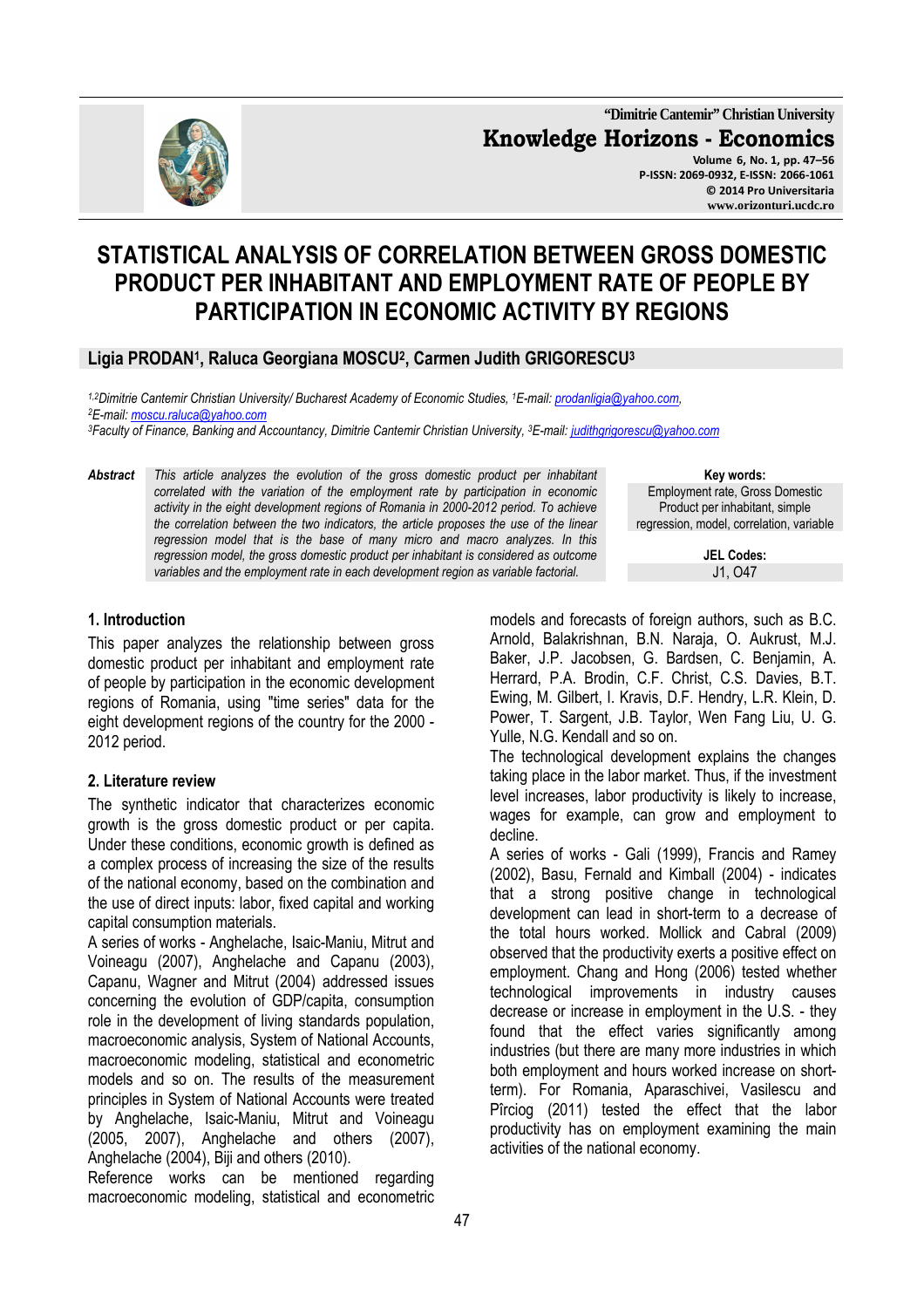# **3. The methodology of research**

Econometric and Statistical Analysis involves the following steps:

- Identification of economic theory on the studied phenomenon;

- Specification of the theoretical model in mathematical form;

- Specification of the econometric model;

- Econometric estimation of the model parameters;

- Statistical testing of hypotheses suggested by economic theory;

- Forecasting variables in the econometric model;

- Using econometric model for decision making in economic policy.

Simple regression aims to reveal the relationship between a dependent variable explained (endogenous, outcome) and an independent variable (explanatory factors, exogenous predictors).

In order to build a linear regression model we defined the employment rate of the population by participation in economic activity by region as independent variable, while the value of GDP/capita was considered as a dependent variable.

The form of the simple linear regression model is:

 $y_t = a_0 + a_1 x_t + \varepsilon_t$ ; t=1, 2, ...,T

in which:

*t y* - Endogenous variable: GDP/capita (lei);

*t x* - Exogenous variable: Employment rate of population by participation in economic activity by region (%);

ε - variable error (residual), random variable that summarizes the influence of other variables on the GDP/capita, but not specifically described in the model. The variable  $\varepsilon$  expresses the deviations between

observed values and the values estimated by the model.

It has T observations (13 years) on the Y and X, ie T couples  $(x_t, y_t)$  which are realizations of X and Y.

 $a_0$  *şi*  $a_1$  - the unknown real parameters that we want to estimate using observations  $(x_t, y_t)$  known.

The validity of the selected model can be formulated on the basis of the determination coefficient that shows the proportion from influence of all factors on variance results. To verify the hypothesis significance of regression coefficients t test (Statistics) will be applied for each factor separately. If the associated probability is less than the relevant coefficients that we are working on, the coefficient is considered statistically significant. To determine the intensity of the correlation between two variables the correlation coefficient will be calculated. The correlation indicates the intensity of the relationship between variables by measuring the scattering data recorded around the regression line. To verify the significance of the correlation coefficient t-test (Student) is applied.

### **4. Results**

### *Data*

The data source was the National Institute of Statistics and Workforce Balance. The employment rate of working age population is the proportion of employed population aged 15-64 by total population aged 15-64 years. To analyze the correlation between the evolution of GDP/capita and employment rate of people after participation in economic activity by development region we submitted research data series that contains the values of the two indicators in the period 2000- 2012. This information is centralized in a table form (Table 1):

*Table1.* The evolution of the GDP/capita and the employment rate of people by participation in economic activity by development region in the period 2000 – 2012

|      |        | Employment rate (%) |        |         |             |              |         |                |         |  |
|------|--------|---------------------|--------|---------|-------------|--------------|---------|----------------|---------|--|
|      |        |                     |        |         |             |              |         |                |         |  |
| Year |        | Development Region  |        |         |             |              |         |                |         |  |
|      | North- | North-              | South- | South - | Bucharest - | South-West   |         | current price) |         |  |
|      | West   | Central             | East   | Eastern | Muntenia    | <b>Ilfov</b> | Oltenia | Western        |         |  |
| 2000 | 63.4   | 59.8                | 67.1   | 60.8    | 64.7        | 60.0         | 69.1    | 62.2           | 3582.6  |  |
| 2001 | 64.0   | 59.6                | 66.4   | 59.9    | 64.0        | 56.7         | 69.5    | 61.2           | 5210.9  |  |
| 2002 | 57.8   | 55.9                | 60.1   | 55.3    | 58.2        | 56.9         | 61.8    | 57.6           | 6974.9  |  |
| 2003 | 57.2   | 55.2                | 59.9   | 55.8    | 58.1        | 56.5         | 62.0    | 57.1           | 9084.0  |  |
| 2004 | 56.1   | 53.9                | 62.4   | 54.7    | 58.1        | 59.7         | 59.9    | 56.9           | 11413.5 |  |
| 2005 | 56.0   | 54.2                | 61.5   | 54.7    | 58.1        | 59.4         | 60.1    | 56.6           | 13362.8 |  |
| 2006 | 57.1   | 56.0                | 60.1   | 56.4    | 59.6        | 62.9         | 60.1    | 58.7           | 15967.6 |  |
| 2007 | 57.0   | 55.1                | 61.3   | 54.7    | 60.5        | 62.4         | 59.3    | 59.6           | 19315.4 |  |
| 2008 | 56.4   | 56.6                | 60.5   | 55.3    | 61.1        | 63.3         | 60.0    | 59.3           | 25061.0 |  |
| 2009 | 55.2   | 55.1                | 60.6   | 55.4    | 60.1        | 63.8         | 59.9    | 58.6           | 24604.9 |  |
| 2010 | 57.7   | 53.5                | 62.0   | 55.5    | 59.7        | 64.3         | 59.2    | 57.9           | 25865.5 |  |
| 2011 | 58.8   | 52.3                | 63.7   | 53.9    | 55.3        | 64.7         | 60.3    | 58.4           | 27663.2 |  |
| 2012 | 61.6   | 53.4                | 64.9   | 53.9    | 57.1        | 64.5         | 60.9    | 58.9           | 29197.4 |  |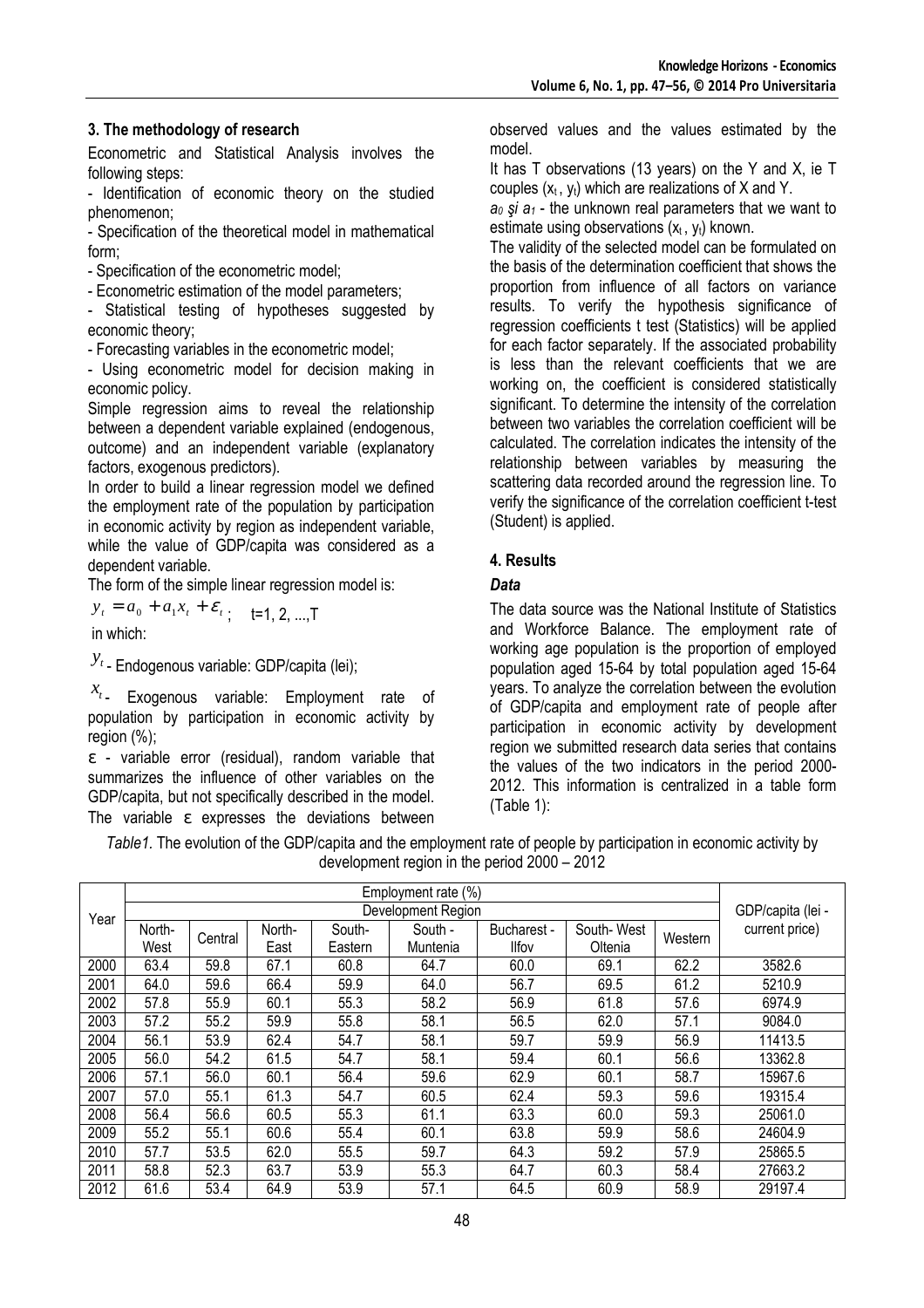### *Statistical and econometric analysis*

Next we analyzed the existence or non-existence of a link connection between the employment rate of the people by participation in economic activity in the eight development regions and GDP/capita.

### • **North-West Development Region**

As can be seen from the graphic below (Figure 1), between the two indicators there is an inverse linear relationship which allows us to conclude that it is possible to use simple linear regression model to study the dependence of the value of GDP/capita and the



Analyzing the results of Figure 2 it is possible to formulate some practical conclusions concerning the dependence that exists between the two indicators as follows:

R -squared coefficient of determination  $R^2 = 0.105711$  shows that only 10.57% of the variation in GDP/capita is explained by the employment rate; it can be said that the employment rate is not a decisive factor variation in GDP/capita.

- The correlation coefficient  $r_{v/x}$  = - 0.3251 indicates a weak link between the two variables.

$$
r_{y/x} = \sqrt{R^2} = \sqrt{0.105711} = -0.3251.
$$

- For each independent and constant variable EViews reports the standard error of the coefficient, the test t -



employment rate of the population of the North-West development region.

The estimation of regression model parameters which is using the employment rate of the people in the North-West Development Region as an independent variable and the value of GDP/capita as dependent variable was performed automatically (Figure 2) using specialized software package Eviews 7. In it the method of least squares (Least Squares) is implemented as a method for estimating model parameters, requiring only the definition of the two variables (PIB\_LOC and RO\_N\_V) and a constant term (C).

|                            | Dependent Variable: PIB LOC |
|----------------------------|-----------------------------|
| Method: Least Squares      |                             |
| Date: 03/18/14 Time: 16:51 |                             |
| Sample: 2000 2012          |                             |
| Included observations: 13  |                             |

| Variable           | Coefficient  | Std. Error            | t-Statistic | Prob.    |
|--------------------|--------------|-----------------------|-------------|----------|
| RO N V             | $-1036.840$  | 909.2713              | $-1.140298$ | 0.2784   |
| С                  | 77195.36     | 53097.17              | 1.453851    | 0.1739   |
| R-squared          | 0.105711     | Mean dependent var    |             | 16715.67 |
| Adjusted R-squared | 0.024412     | S.D. dependent var    |             | 9109.890 |
| S.E. of regression | 8998.005     | Akaike info criterion |             | 21.18803 |
| Sum squared resid  | $8.91E + 08$ | Schwarz criterion     |             | 21.27495 |
| Log likelihood     | $-135.7222$  | Hannan-Quinn criter.  |             | 21.17017 |
| F-statistic        | 1.300280     | Durbin-Watson stat    |             | 0.146767 |
| Prob(F-statistic)  | 0.278382     |                       |             |          |

*Figure 1.* The relationship GDP/capita vs. RO\_N\_V Figure 2. The characteristics of the regression model

Statistic and its associated probability. Working at the 5% level of relevance, as, in the example above, the probabilities attached of the test t- Statistics are not below this level, the coefficients are considered statistically insignificant, which leads us to conclude that the model used can be developed and depth to ensure better results.

### • **Central Development Region**

To highlight the link between GDP/capita and employment rate in the Central Development Region it is useful at first to make a graphical representation of X-Y (Figure 3).

Dependent Variable: PIB\_LOC Method: Least Squares Date: 03/18/14 Time: 16:57 Sample: 2000 2012 Included observations: 13

| Variable           | Coefficient | Std. Error            | t-Statistic | Prob.    |  |  |  |
|--------------------|-------------|-----------------------|-------------|----------|--|--|--|
| RO C               | $-2781.219$ | 895.2694              | $-3.106572$ | 0.0100   |  |  |  |
| С                  | 170880.8    | 49662.83              | 3.440818    | 0.0055   |  |  |  |
| R-squared          | 0.467333    | Mean dependent var    |             | 16715.67 |  |  |  |
| Adjusted R-squared | 0.418908    | S.D. dependent var    |             | 9109.890 |  |  |  |
| S.E. of regression | 6944.411    | Akaike info criterion |             | 20.66990 |  |  |  |
| Sum squared resid  | 5.30E+08    | Schwarz criterion     |             | 20.75682 |  |  |  |
| Log likelihood     | $-132.3544$ | Hannan-Quinn criter   |             | 20.65204 |  |  |  |
| F-statistic        | 9.650788    | Durbin-Watson stat    |             | 0.556743 |  |  |  |
| Prob(F-statistic)  | 0.009986    |                       |             |          |  |  |  |

*Figure 3 .*The correlation GDP/capita vs. RO\_C *Figure 4.* The characteristics of the regression model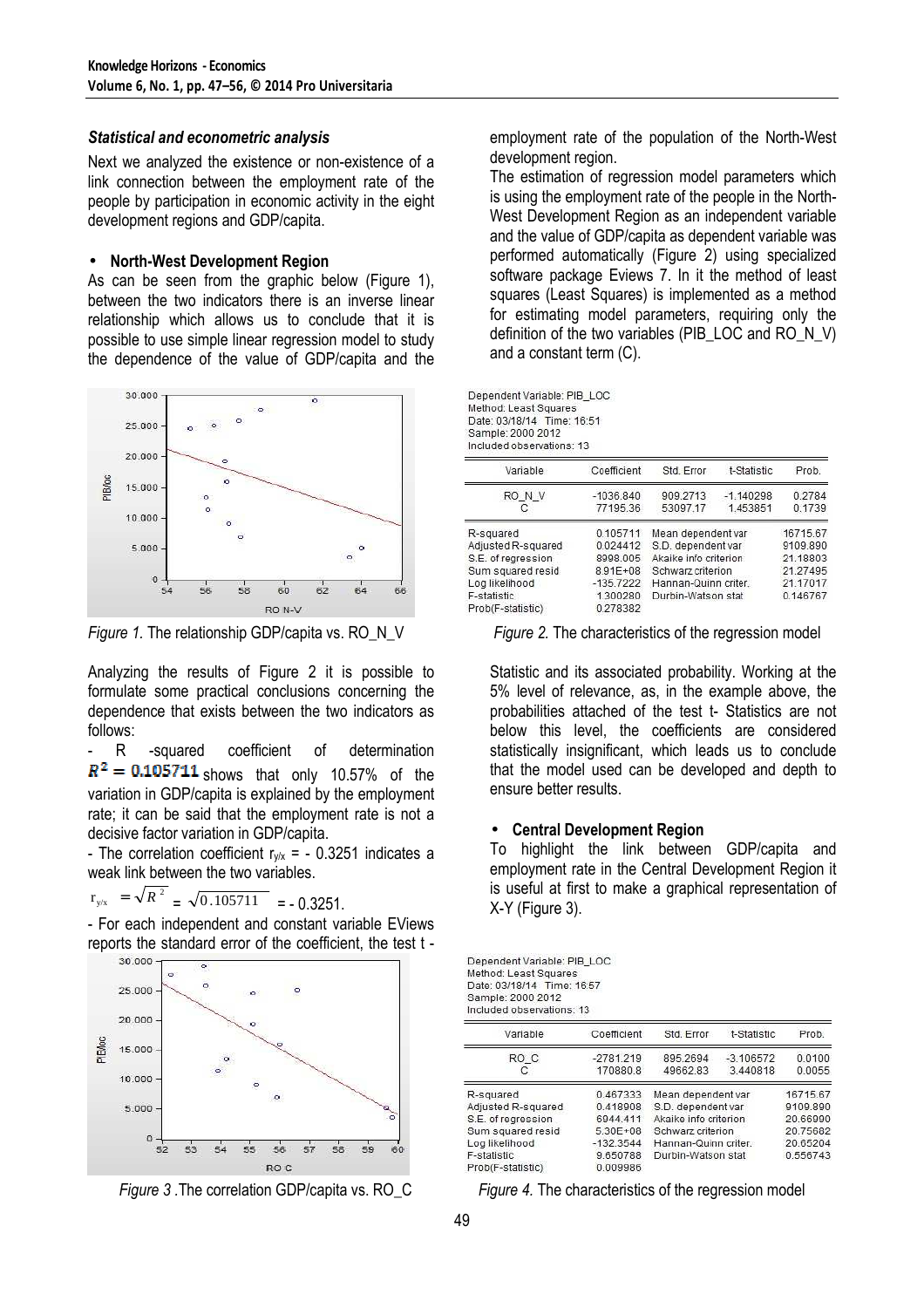The graph shows a reverse and straight connection between the two indicators analyzed.

To analyze the correlation between the evolution of GDP/capita and employment rate we have submitted research data series that contains the values of the two indicators. These were processed using the software package Eviews 7 (Figure 4). The estimation method defined in this program is the method of least squares-Least Squares.

The obtained results using Eviews program are as follows:

- The probability that this is a fair model is about 47%, this conclusion can be drawn from the values determined using Eviews program for testing R squared (0.4673) and Adjusted R - squared (0.4189); in this example, the employment rate in the Central Region, x, explains the variation of the GDP/capita, y at a proportion of 46.73%.

- The validity of this model is confirmed by the values of regression tests F - statistic (9.650788 - far superior value table level that it is considered to be the benchmark in the analysis of the validity of econometric models) and the degree of risk almost null (reflected by test Prob F -statistic value).

- For each independent variable and constant EViews reports the standard error of the coefficient, the t statistic test and its associated probability. Working at the 5% level of relevance, as, in the example above the probabilities attached t -statistic test are below this level, the coefficients are considered significant in statistical terms.

- Based on the above, we consider the regression model describing the correlation between the GDP/capita and the employment rate of the people is correct and it reflects accurately the real evolution of the two indicators.

- Based on the values estimates previously we considered the regression model may be given as follows:

PIB\_LOC = 170,880.8 - 2781,219RO\_C.

- Between the GDP/capita and the employment rate of the people recorded in Romania in the period 2000 - 2012 there is an inverse relationship. Thus, we can say that a one percent increase in employment rate will lead to a decrease in the value of GDP/capita with 2781.219 lei.

- The high value of the constant term reflects the fact that the influence of unspecified factors in the model of the evolution of the resulting variable (GDP/capita) is significant, which leads us to conclude that the model used (although it is correct) can be developed and deepened in to ensure better results for the activity of forecasting. The positive value of free term indicates that the variables were not included in the econometric model have a positive effect on the evolution of the GDP/capita.

- The correlation coefficient  $r_{\psi/x}$  = - 0.6836 indicates a moderately link between the two variables.

To verify the significance of the correlation coefficient the t-test (Student) is applied. With a probability of 95%

and 11 degrees of freedom,  $^{t}$ <sub>tabled</sub> has a value of 2.201. Since  $|t_{calc}| > |t_{tabled}|, |-3.106| > |2.201|$  we can appreciated that the hypothesis of the significance of correlation between the variables studied is checked and there is a significant relationship, so  $r_{v/x}$  is statistically significant and the analysis model is correctly specified.

# • **North- East Development Region**

The graph from the Figure 5 shows the missing link between the two variables: X and Y. As we can see, there is not a linear relationship between the two variables. In this case, the value of a possible correlation coefficient will be  $\int_0^{\frac{\pi}{x}} e^{-\frac{\pi}{x}} dx = \sqrt{0.038759} = -0.1968$  and certainly the correlation between the two variables is not significant (Figure 6).

For each independent variable and constant EViews reports the standard error of the coefficient, the t statistic test and its associated probability. Working at the 5% level of relevance, as, in the example above, the attached probabilities of t- test statistics are not below this level, the coefficients are considered statistically insignificant, which leads us to conclude that the model used can be developed and depth to ensure better results.

To validate the regression model test F is calculated. Since  $F = 3.344068$  and Prob (F -statistic), (significance threshold) is 0.094665 (higher than 0.05), then the regression model is built valid and should be developed to provide better results and it can be used to analyze the dependence between variables. In this situation, we can say that the two variables are not related.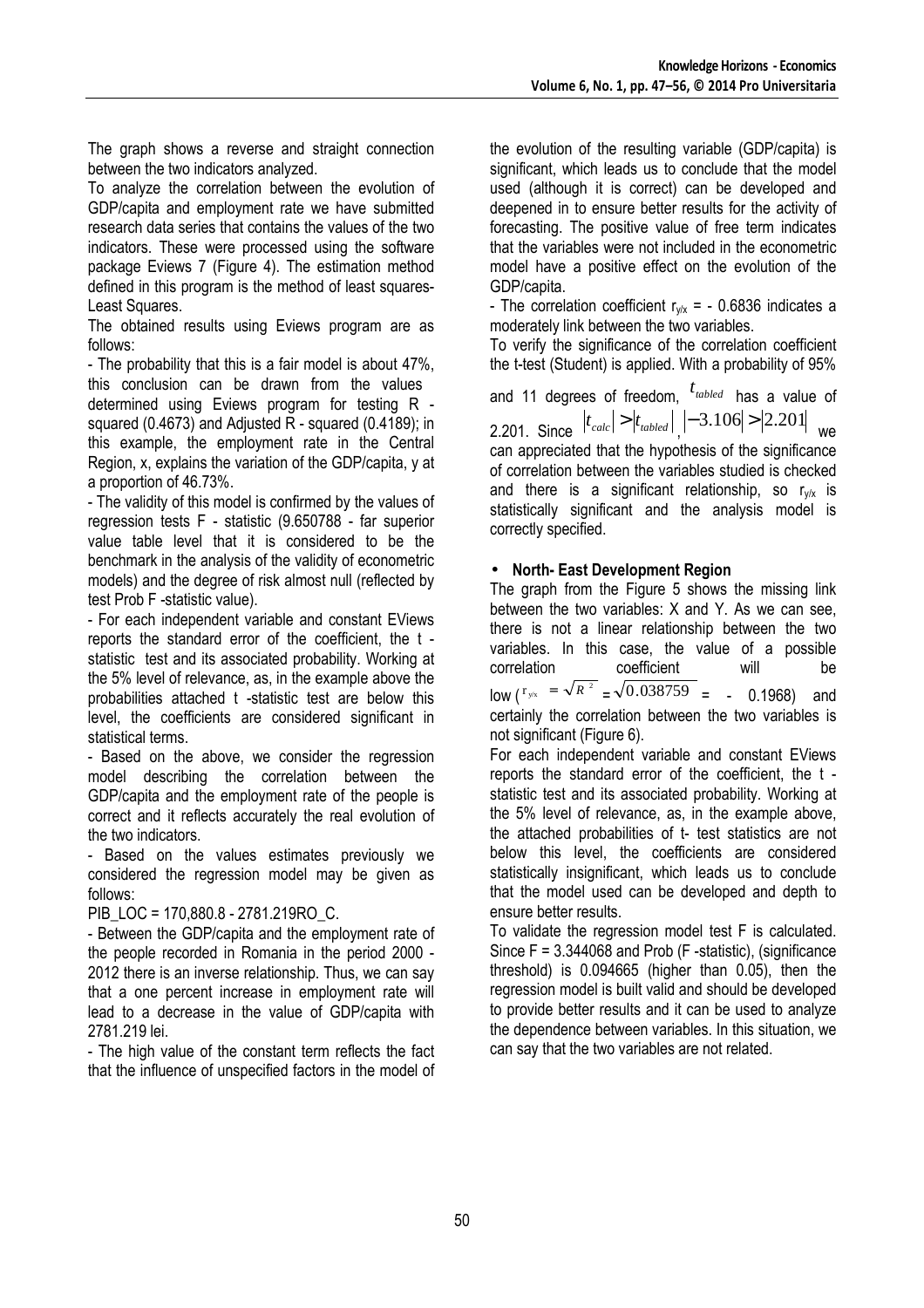

### **• South- Eastern Development Region**

A first step in this research was the identification of the type of econometric model that reflects the evolution of the phenomenon studied. In this respect, we generated the pairs of points chart GDP/capita - RO\_S\_E.

The graph from the Figure 7 shows a reverse and straight connection between the two indicators analyzed.





The obtained results using Eviews program is as follows:

- The probability that this is a fair model is about 46%, this conclusion can be drawn from the values determined using Eviews program for testing R squared ( 0.4569 ) and Adjusted R - squared ( 0.4076 ); in this example, the employment rate in the South Eastern Development Region, x, explains the variation of the GDP/capita, y at a proportion of 45.7%.

- The validity of this regression model is confirmed by the values of tests F - statistic (9.257254 - far superior value then the table level that is considered to be the benchmark in the analysis of the validity of econometric

| Dependent Variable: PIB LOC |  |
|-----------------------------|--|
| Method: Least Squares       |  |
| Date: 03/18/14 Time: 17:49  |  |
| Sample: 2000 2012           |  |
| Included observations: 13   |  |

| Variable           | Coefficient                       | Std. Error           | t-Statistic | Prob.    |
|--------------------|-----------------------------------|----------------------|-------------|----------|
| RO N E             | $-732.9435$                       | 1100.533             | $-0.665989$ | 0.5191   |
| с                  | 62411.88                          | 68662.78             | 0.908962    | 0.3829   |
| R-squared          | 0.038759                          | Mean dependent var   |             | 16715.67 |
| Adjusted R-squared | $-0.048626$                       | S.D. dependent var   |             | 9109.890 |
| S.E. of regression | 9328.751<br>Akaike info criterion |                      | 21.26023    |          |
| Sum squared resid  | $9.57E + 08$                      | Schwarz criterion    |             | 21.34714 |
| Log likelihood     | $-136.1915$                       | Hannan-Quinn criter. |             | 21.24236 |
| F-statistic        | 0.443542                          | Durbin-Watson stat   |             | 0.104116 |
| Prob(F-statistic)  | 0.519140                          |                      |             |          |

### *Figure 5.* The correlation GDP/capita vs. RO<sub>\_N\_</sub>E Figure 6. The characteristics of the regression model

To analyze the correlation between the evolution of GDP/capita and employment rate we have submitted research data series that contains the values of the two indicators. There were processed using the software package Eviews 7 (Figure 8). The estimation method defined in this program is the method of least squares-Least Squares.

Dependent Variable: PIB\_LOC Method: Least Squares Date: 03/18/14 Time: 17:56 Sample: 2000 2012 Included observations: 13

| Variable           | Coefficient  | Std. Error            | t-Statistic | Prob.    |
|--------------------|--------------|-----------------------|-------------|----------|
| RO <sub>SE</sub>   | $-2910.969$  | 956.7404              | $-3.042590$ | 0.0112   |
| С                  | 179349.3     | 53487.72              | 3.353093    | 0.0064   |
| R-squared          | 0.456987     | Mean dependent var    |             | 16715.67 |
| Adjusted R-squared | 0.407623     | S.D. dependent var    |             | 9109.890 |
| S.E. of regression | 7011.523     | Akaike info criterion |             | 20.68914 |
| Sum squared resid  | $5.41E + 08$ | Schwarz criterion     |             | 20.77605 |
| Log likelihood     | $-132.4794$  | Hannan-Quinn criter.  |             | 20.67127 |
| F-statistic        | 9.257354     | Durbin-Watson stat    |             | 0.521737 |
| Prob(F-statistic)  | 0.011195     |                       |             |          |

*Figure 7.* The correlation GDP/capita vs. RO\_S\_E *Figure 8.* The characteristics of the regression model

models) and the degree of risk almost null (reflected by test value Prob F - statistic) .

- For each independent variable and constant EViews reports the standard error of the coefficient, the t statistic test and its associated probability. Working at the 5% level of relevance, as in the example above the probabilities attached t -statistic test are below this level, the coefficients are considered significant in statistical terms.

- Based on the above, we consider the regression model describing the correlation between the GDP/capita and the employment rate of the people one correctly, that it reflects the accurately of the real evolution of the two indicators.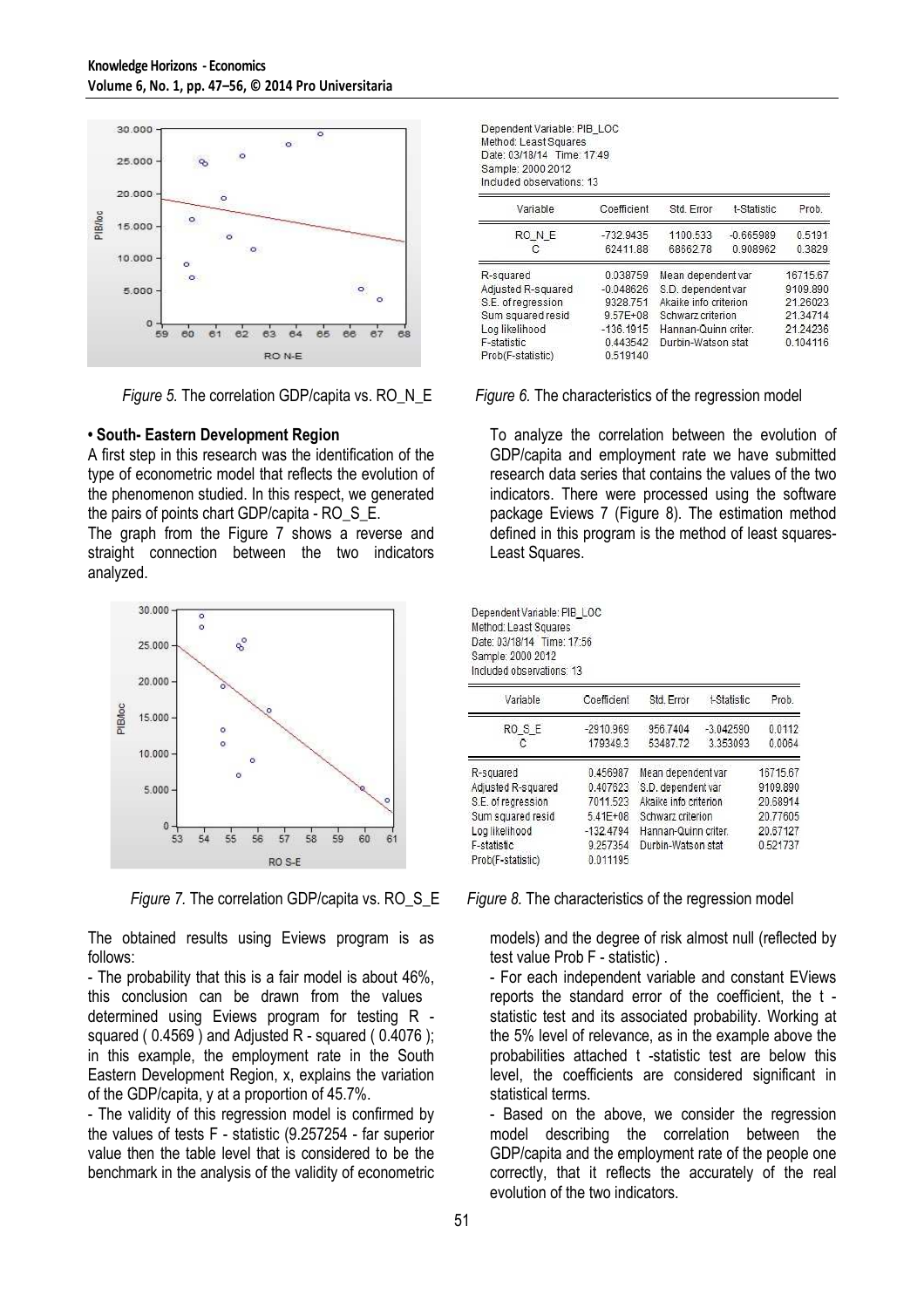- Based on the values estimates previously we considered the regression model may be given as follows:

PIB LOC = 179,349.3 - 2910.969 RO S E.

- Between the value of the GDP/capita and the employment rate of the people registered in our country in the period 2000 - 2012, there is an inverse relationship. Thus, we can say that a one percent increase in employment will lead to a decrease in the value of GDP/capita with 2910.969 lei.

- The high value of the constant term reflects the fact that the influence of unspecified factors in the model of the evolution of the resulting variable (GDP/capita) is significant, which leads us to conclude that the model used (although it is correct) can be developed and deepened in to ensure better results for the activity of forecasting.

- The correlation coefficient  $r_{y/x}$  = - 0.676 indicates a moderately link between the two variables.

$$
r_{y/x} = \sqrt{R^2} = \sqrt{0.456987} = -0.676.
$$

To check the significance of the correlation coefficient ttest (Student) is applied. With a probability of 95% and



Adjusting or modelling a series consists in calculating the theoretical values corresponding to the empirical values observed. The adjustment technique used is the least squares criterion for determining the parameters of the model retained.

To solve the problems, we used specialized computer package Eviews, from where there were obtained the following results (Figure 10):

- The probability that this model is correct is relatively high - about 82%, this conclusion can be drawn from the test values R - squared (0.816073) and Adjusted R - squared (0.799352);

- The validity of this model is confirmed by the values of the regression tests F - statistic (48.80637 - far superior value then the table level that is considered to be the benchmark in the analysis of the validity of econometric

11 degrees of freedom  $t_{\text{tabled}}$  has a value of 2.201.  $\left| t_{calc} \right| > \left| t_{tabled} \right|, \left| -3.042 \right| > \left| 2.201 \right|$  can be appreciated that the hypothesis significance correlation between the variables studied is checked and there is a significant relationship, so  $r_{\text{v/x}}$  is statistically significant and the analysis model is correctly specified.

### • **Bucharest - Ilfov Development Region**

The graphic method is the best method for checking the existence of the link between two variables x and y; chart point cloud provides information on the existence, shape and nature (direction) of the link between the variables analyzed.

The graph in Figure 9 shows a linear connection (placing points is the direction of the first bisector) and direct (positive slope of the regression line) between the employment rate of Bucharest - Ilfov Development Region and GDP/capita. In the chart below there is direct link: increases X, increases and Y and we can approximated the evolution of their link by a straight; the linear model can be chosen.

Dependent Variable: PIB\_LOC Method: Least Squares Date: 03/18/14 Time: 18:07 Sample: 2000 2012 Included observations: 13

| Coefficient  | Std. Error            | t-Statistic | Prob.    |  |  |  |  |
|--------------|-----------------------|-------------|----------|--|--|--|--|
| 2647.016     | 378.8945              | 6.986156    | 0.0000   |  |  |  |  |
| $-145179.9$  | 23201.39              | $-6.257379$ | 0.0001   |  |  |  |  |
| 0.816073     | Mean dependent var    |             | 16715.67 |  |  |  |  |
| 0.799352     | S.D. dependent var    |             | 9109.890 |  |  |  |  |
| 4080.656     | Akaike info criterion |             | 19.60654 |  |  |  |  |
| $1.83E + 08$ | Schwarz criterion     |             | 19.69346 |  |  |  |  |
| $-125.4425$  | Hannan-Quinn criter.  |             | 19,58868 |  |  |  |  |
| 48.80637     | Durbin-Watson stat    |             | 1.362996 |  |  |  |  |
| 0.000023     |                       |             |          |  |  |  |  |
|              |                       |             |          |  |  |  |  |

### *Figure 9.* The correlation GDP/ capita vs. RO\_B\_IF *Figure 10.* The characteristics of the regression model

models) and the degree of risk almost null (reflected by the value Prob test F - statistic). A value close to zero as the probability  $(p(F) =$  probability associated F statistics) will indicate a high significance of the estimate results of the, respectively of the model.

- For each independent variable and constant EViews reports the standard error of the coefficient, the t statistic test and its associated probability. Working at the 5% level of relevance, as in the example above the probabilities attached test t- statistics are below this level, the coefficients are considered significant in statistical terms.

- Standard Error (S.E. of regression) is the standard error and it shows how the observed values deviate from average on the theoretical values that are on the regression line (in this case  $\pm$  4080.656). This value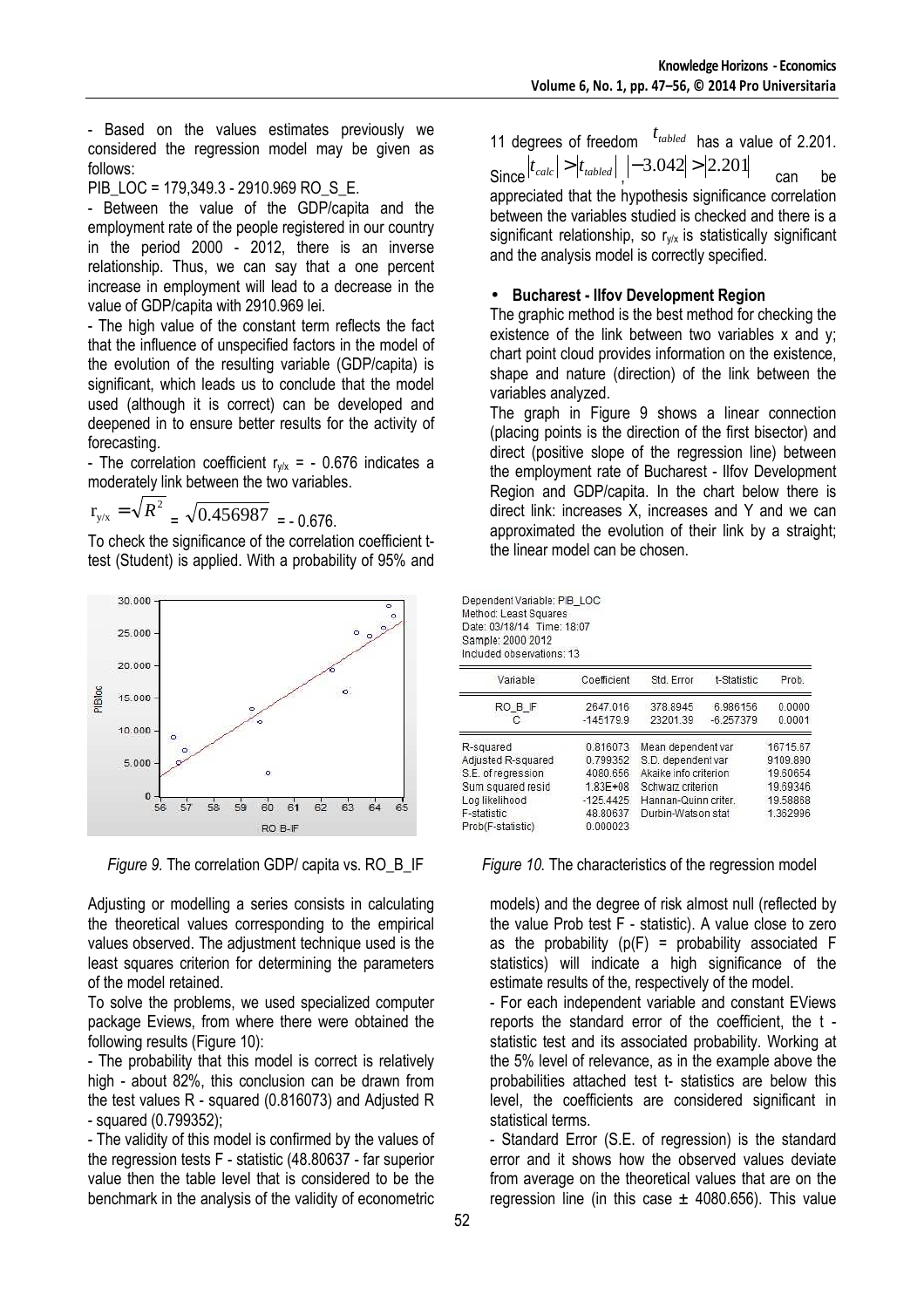raised to the power of 2 represents the residues dispersion.

- Based on the above, we consider the regression model describing the correlation between the GDP/capita and the employment rate of the people as one correctly, that reflects accurately the real evolution of the two indicators.

- On the basis of the estimated values previously, the considered regression model may be given as follows:

PIB LOC = -145,179.9 + 2647.016 RO B IF.

Thus, we can say that a one percent increase in the employment rate will lead to an increase in the value of GDP/capita with 2647.016 lei.

- The high value of the constant term reflects the fact that the influence of unspecified factor in the model of the evolution of the resulting variable (GDP/capita) is significant, which leads us to conclude that the model used (although it is correct) can be developed and expanded to ensuring better results for the activity of forecasting.

- The correlation coefficient  $r_{y/x} = 0.903367$  indicates a strong link between the two variables:

 $r_{y/x}$  =  $\sqrt{R^2}$  =  $\sqrt{0.816073}$  = 0.903367 .

- The determination report confirms that the employment rate is a determinant factor ( $R^2$ ) $50\%$ ) for growth of the GDP/capita, it influencing variation in

GDP/capita in a ratio of 81.6%. - To verify the significance of the correlation coefficient is applied t-test (Student), by calculating the variable t<sub>calc</sub> following relationship:

$$
t_{calc} = \frac{r_{y/x}}{\sqrt{1 - r_{y/x}^2}} \times \sqrt{n - 2}
$$

Where:  $r_{v/x}$  = linear correlation coefficient;

 $n =$  number of pairs of values observed = 13. The value of the  $t_{calc}$  is compared with the critical, tabled value, that is set for probabilistic significance level



*Figure 11.* The relation GDP/capita vs. RO S MUNTENIA *Figure 12.* The characteristics of the regression model

 $\alpha$  and n-2 degrees of freedom. If  $|t_{calc}|>|t_{tabled}|$  , it is check the hypothesis significance correlation and if

 $|t_{calc}| < |t_{tabled}|$ , the link is negligible, so you have found another determinant factor to apply the correlation method.

With a probability of 95% and 11 degrees of freedom  $t_{\textit{tabled}}$ 

has a value of 2.201.Because  $|t_{calc}| > |t_{tabled}|$ ,

 $|6.986| > |2.201|$  it can be appreciated that the hypothesis significance correlation between the variables studied is checked and between the variables studied there are significantly linked, so  $r_{v/x}$  is statistically significant and the analysis model is correctly specified.

# • **South - Muntenia Development Region**

As can be seen from the graphic below (Figure 11) between the two indicators there is an inverse linear relationship which allows us to conclude that it is possible to use simple linear regression model to study the dependence of the value of GDP/capita and the employment rate of the people of South-Muntenia Development Region.

The estimation of regression model parameters that is using the employment rate of the people in the South Muntenia Development Region as independent variable and the value of GDP/capita as dependent variable was performed automatically (Figure 12) using specialized software package Eviews 7. In it is implemented the method of least squares (Least Squares) as a method for estimating model parameters, requiring only the definition of the two variables ( PIB\_LOC and RO S MUNTENIA ) and a constant term (C).

Dependent Variable: PIB LOC Method: Least Squares Date: 03/18/14 Time: 19:36 Sample: 2000 2012 Included observations: 13

| Variable           | Coefficient | Std. Error            | t-Statistic | Prob.    |
|--------------------|-------------|-----------------------|-------------|----------|
| RO S MUNTENIA      | $-1681.264$ | 919.3870              | $-1.828679$ | 0.0947   |
|                    | 116893.1    | 54830.04              | 2.131918    | 0.0564   |
| R-squared          | 0.233132    | Mean dependent var    |             | 16715.67 |
| Adjusted R-squared | 0.163417    | S.D. dependent var    |             | 9109.890 |
| S.E. of regression | 8332.351    | Akaike info criterion |             | 21.03432 |
| Sum squared resid  | 7.64E+08    | Schwarz criterion     |             | 21.12123 |
| Log likelihood     | $-134.7231$ | Hannan-Quinn criter   |             | 21.01645 |
| F-statistic        | 3.344068    | Durbin-Watson stat    |             | 0.300636 |
| Prob(F-statistic)  | 0.094665    |                       |             |          |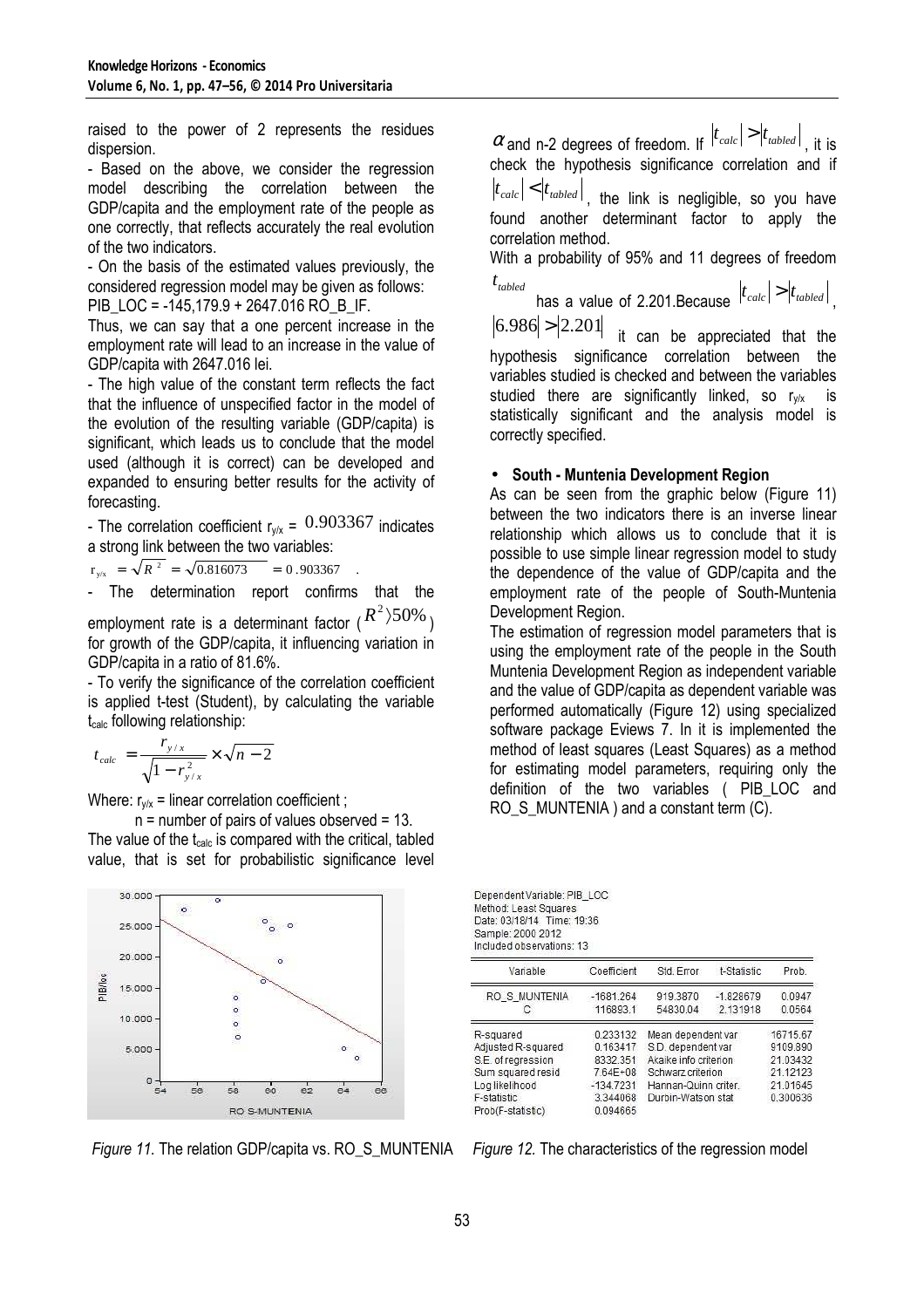Analyzing the results of Figure 12 it is possible to formulate practical conclusions concerning the dependence existing between the two indicators as follows:

- R -squared, the coefficient of determination  $R^2 = 0.233132$  shows that 23.31% of the variation in GDP/capita is explained by the employment rate; it can be said that the employment rate is not a decisive factor in variation of GDP/capita.

- The correlation coefficient  $r_{y/x}$  = - 0.48281 indicates a weak link between the two variables:

$$
r_{y/x} = \sqrt{R^2} = \sqrt{0.233132} = -0.48281.
$$

- For each independent variable and constant, EViews reports the standard error of the coefficient, the t statistic test and its associated probability. Working at the 5% level of relevance, as in the example above the probabilities attached t -statistic test are not below this



*Figure 13.* The correlation GDP/capita vs. RO\_S\_V OLTENIA *Figure 14 .*The characteristics of the regression model

The estimation of regression model parameters is using the employment rate of the people in the South- West Oltenia Development Region as independent variable and the value of GDP/capita as dependent variable was performed automatically (Figure 14) using specialized software package Eviews 7. In it is implemented the method of least squares (Least Squares) as a method for estimating parameters of the model, requiring only the definition of the two variables (PIB\_LOC and RO S V OLTENIA) and a constant term (C).

To interpret the results obtained using linear regression model is necessary to establish if this model can be considered correctly and the results that it provides to us can be used in real analysis:

- The probability that this is a fair model is about 46%, this conclusion can be drawn from the test R - squared (0.457647) and Adjusted R - squared (0.408342) values;

- The validity of this model is confirmed by the values of regression tests F - statistic (9.281993 - superior value level, the coefficients are considered statistically insignificant, which leads us to conclude that the model used can be developed and depth to ensure better results .

- To validate the test regression model is calculated and the F. Since  $F = 3.344068$  Prob(F -statistic), (significance threshold) is 0.094665 (higher than 0.05), then the regression model built is not valid and it should be developed to provide better results and to be used to analyze the dependence between variables.

# • **South- West Oltenia Development Region**

We begin the correlation analysis by inspecting the graphic of the relationship between the two variables. The graph from the Figure 13 shows a cloud of points with a linear aspect suggesting an inverse correlation between the two variables and we can also predict the existence of a negative correlation coefficient.

Dependent Variable: PIB LOC Method: Least Squares Date: 03/18/14 Time: 19:41 Sample: 2000 2012 Included observations: 13

| Variable           | Coefficient  | Std. Error            | t-Statistic | Prob.    |
|--------------------|--------------|-----------------------|-------------|----------|
| RO S V OLTENIA     | $-1774.127$  | 582.3233              | $-3.046636$ | 0.0111   |
| С                  | 126179.3     | 35981.87              | 3.506747    | 0.0049   |
| R-squared          | 0.457647     | Mean dependent var    |             | 16715.67 |
| Adjusted R-squared | 0.408342     | S.D. dependent var    |             | 9109.890 |
| S.E. of regression | 7007.263     | Akaike info criterion |             | 20.68792 |
| Sum squared resid  | $5.40E + 08$ | Schwarz criterion     |             | 20.77484 |
| Log likelihood     | $-132.4715$  | Hannan-Quinn criter.  |             | 20,67006 |
| F-statistic        | 9.281993     | Durbin-Watson stat    |             | 0.445956 |
| Prob(F-statistic)  | 0.011114     |                       |             |          |

then the table level that is considered to be the benchmark in the analysis of the validity of econometric models) and the degree of risk almost null (reflected by the value Prob test F - statistic). A value close to zero as the probability  $(p(F) =$  probability associated F statistics) will indicate a high significance of the estimate results of the, respectively of the model.

- For each independent variable and constant, EViews reports the standard error of the coefficient, the t statistic test and its associated probability. Working at the 5% level of relevance, as in the example above the probabilities attached test t- statistics are below this level, the coefficients are considered significant in statistical terms.

- Standard Error (S.E. of regression) is the standard error and it shows how the observed values deviate from average on the theoretical values that are on the regression line (in this case  $\pm$  7007.263). This value raised to the power of 2 represents the residues dispersion.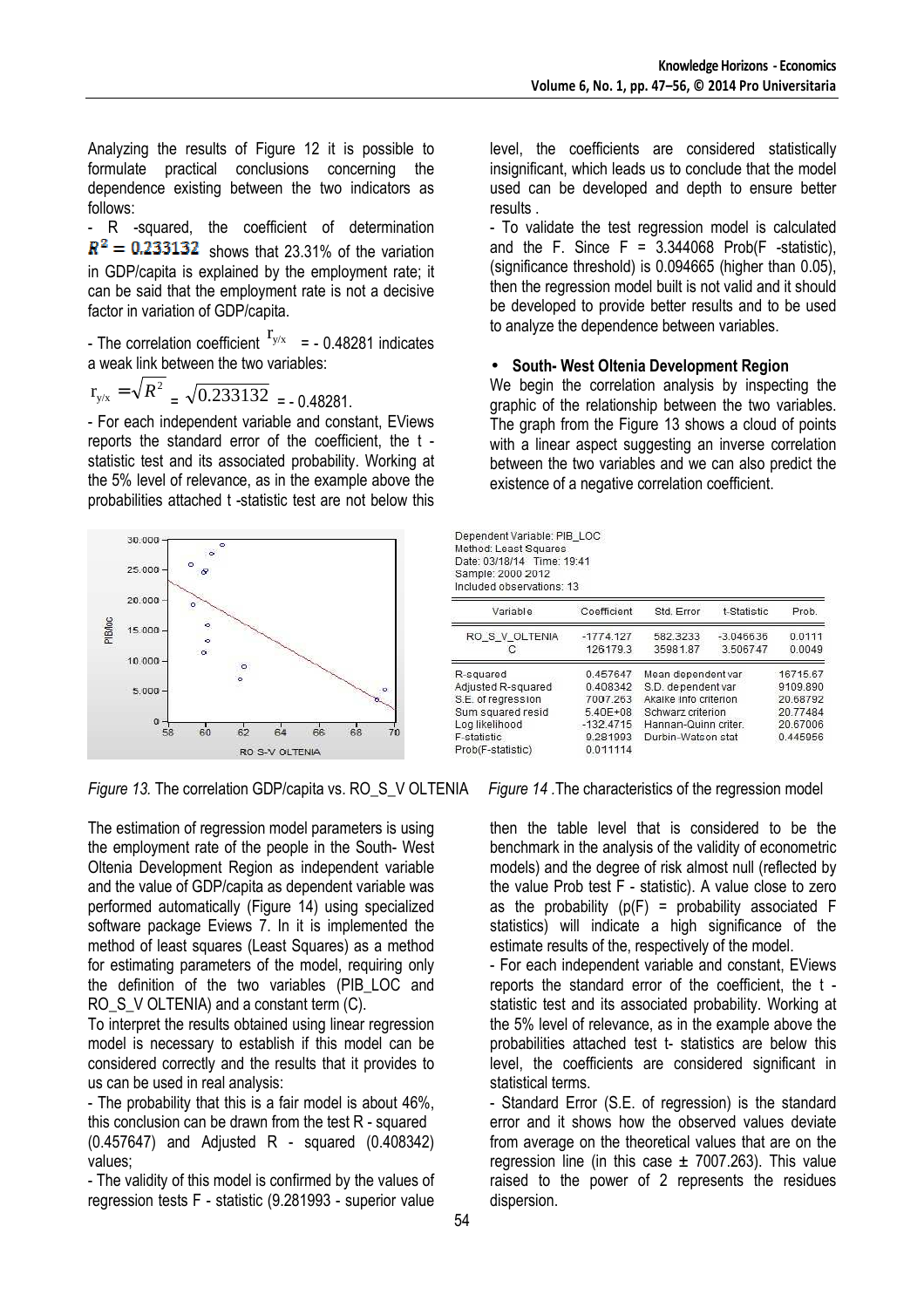- Based on the above, we consider the regression model describing the correlation between the GDP/capita and the employment rate of the people as one correctly, that reflects accurately the real evolution of the two indicators.

- On the basis of the estimated values previously, the considered regression model may be given as follows: PIB\_LOC = 126179.3 - 1774.127 RO\_S\_V OLTENIA.

Thus, we can say that a one percent increase in the employment rate will lead to a decrease in the value of the GDP/capita with 1774.127 lei.

- The high value of the constant term reflects the fact that the influence of unspecified factor of the model of the evolution of the resulting variable (GDP/capita) is significant, which leads us to conclude that the model used (although it is correct) can be developed and deepened in to ensure better outcomes for business forecasting. The positive value of the free term indicates that the variables that were not included in the econometric model had a positive effect on the evolution of GDP/capita.

- The correlation coefficient,  $r_{v/x}$  = - 0.6764, indicates a moderately link between the two variables:



# **5. Conclusions**

This paper analyzed the relationship between the GDP/ capita and the employment rate of people by participation in economic activity in the eight development regions of Romania. Period for which the analysis is conducted is 2000- 2012. Our analysis revealed that:

- Between GDP/capita and employment rate of the people in the North-West Development Region there is a weak inverse linear relationship;

- Between GDP/capita and employment rate in the Central Development Region has established a link and reverse linear, the correlation between the two indicators is moderate;

 $r_{y/x}$  =  $\sqrt{R^2}$  =  $\sqrt{0.457647}$  = -0.6764

- The significance of the correlation coefficient is tested

by Student ratio. The calculated value is  $t_{calc} = -3.0466$ and the theoretical value is 2.201, with a probability of 95% and 11 degrees of freedom. How,  $|t_{calc}| > |t_{subled}|$  ,

 $-3.0466$   $>$   $|2.201|$  it is considered that r<sub>y/x</sub> as being significantly different from zero for a significance level  $\alpha = 5\%$ 

### • **Western Development Region**

The graph from the Figure 15 indicates no link between the two variables analyzed. As we can see, there is a linear relationship between the two variables. In this case, the value of a possible correlation coefficient will be small

 $\binom{r_{\text{y/x}} = \sqrt{R^2} = \sqrt{0.04259311}}{=}$  - 0.206) and certainly the correlation between the two variables is not significant (Figure 15). In this case we can say that the two variables are not related.

Dependent Variable: PIB\_LOC Method: Least Squares Date: 03/18/14 Time: 19:46 Sample: 2000 2012 Included observations: 13

| Variable           | Coefficient  | Std. Error            | t-Statistic | Prob.    |
|--------------------|--------------|-----------------------|-------------|----------|
| RO V               | $-1153.682$  | 1649.187              | $-0.699546$ | 0.4987   |
| С                  | 84427.94     | 96829.04              | 0.871928    | 0.4019   |
| R-squared          | 0.042593     | Mean dependent var    |             | 16715.67 |
| Adjusted R-squared | $-0.044444$  | S.D. dependent var    |             | 9109.890 |
| S.E. of regression | 9310.130     | Akaike info criterion |             | 21.25623 |
| Sum squared resid  | $9.53E + 08$ | Schwarz criterion     |             | 21.34315 |
| Log likelihood     | $-136.1655$  | Hannan-Quinn criter.  |             | 21.23837 |
| F-statistic        | 0.489365     | Durbin-Watson stat    |             | 0.105743 |
| Prob(F-statistic)  | 0.498737     |                       |             |          |

*Figure 15.* The relation GDP/capita vs. RO\_V *Figure 16 .*The characteristics of the regression model

- Between GDP/capita and employment rate in the North -East Development Region is missing link existence, the two variables are not related;

- Between GDP/capita and employment rate in the region of South-East Development Region has established a link and reverse linear, the correlation between the two indicators is moderate;

- Between GDP/capita and employment rate of Bucharest-Ilfov Development Region we can appreciate that there is a linear connection (placing points is the direction of the first bisector) and direct (positive slope of the regression line); the link strength was measured by the correlation coefficient  $r_{v/x} = 0.903367$  that indicating a strong link between the two variables and